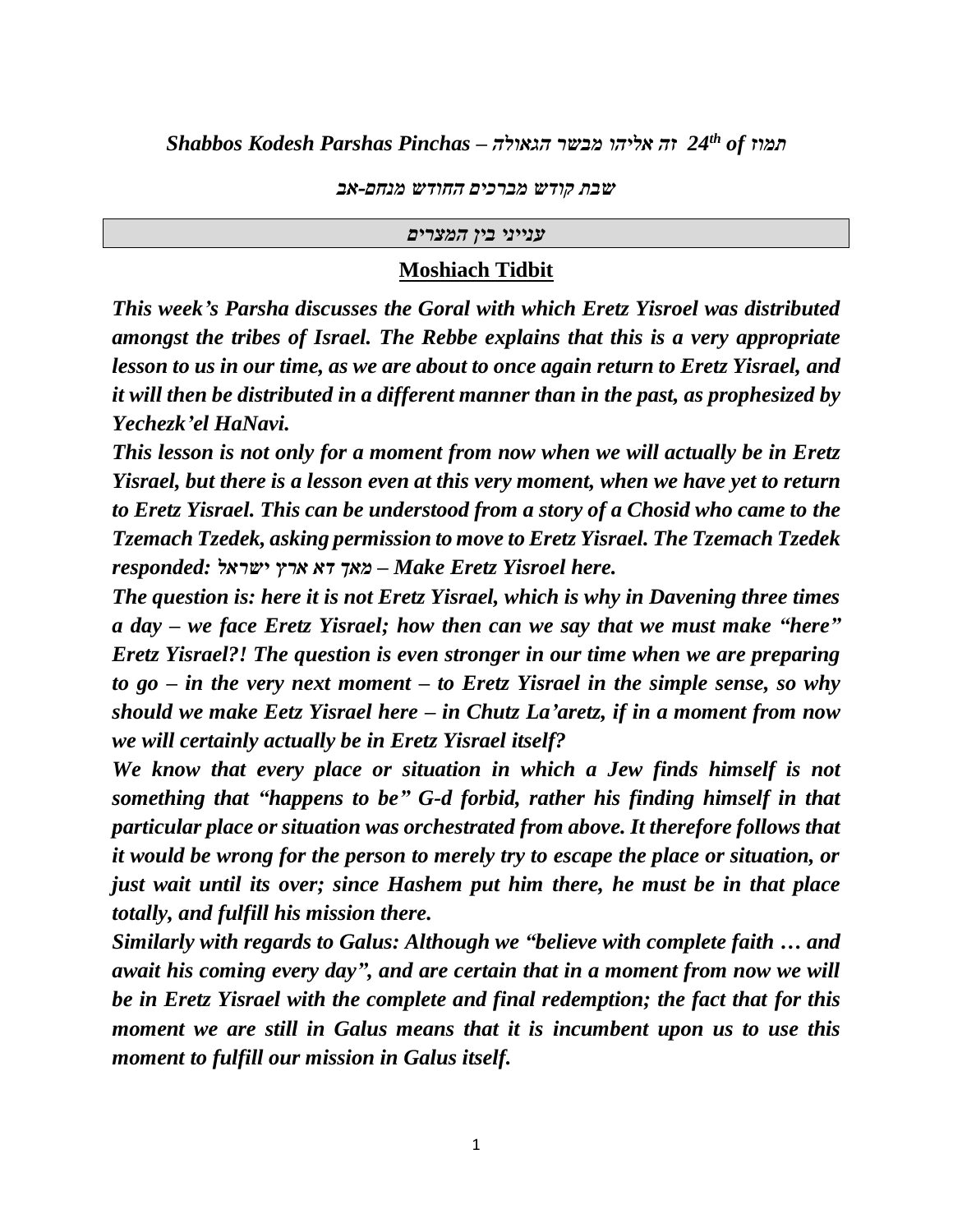*This is accomplished through the fact that we make every day a day of personal redemption, and we bring the light of Moshiach & redemption to every place that we find ourselves (by learning about Moshiach and behaving in a "Moshiach" manner), and to every person with whom we come in contact. We must publicize this message to all those whom we have the power to reach: "Make 'here' – the time and place of Galus - into Eretz Yisrael"! By transforming our personal time and space of Galus into Eretz Yisrael – we enable the transformation of the entire world, with the coming of Moshiach – at which time Eretz Yisrael will spread out to the entire world, right NOW!*

## *Sicha of Shabbos Parshas Pinchas 5751*

This Shabbos we bless the month of Menachem-Av, the month in which our Father in Heaven consoles each and every Jew by bringing us Moshiach and the Beis HaMikdash. As on every Shabbos Mevarchim we must have joyous Farbrengens, and accept upon ourselves good resolutions, especially with regards to the increase in Torah, Tefilah and Tzedaka as we approach the month of Menachem-Av. The Torah should include studying about Geula and the Beis HaMikdash, and Tzedaka should include Tzedaka given to a Mikdash Me'at – Shul, study house & Yeshiva. Also, one should resolve to increase even more on Erev Rosh Chodesh Menachem Av, and that the Tzedaka should be the amount of two or three meals.

#### **ענייני בית המקדש**

# **Ma'amar explaining the greatness of the 3rd המקדש בית – נ"תש נחמו שבת קונטרס**

### **Part 1**

**The** Novi Chagai prophesized: "The glory of this last Beis HaMikdash will be much greater than the first one." The simple meaning of this prophecy is that it is referring to the 2<sup>nd</sup> Beis HaMikdash, which was greater than the 1<sup>st</sup>, both in size (the Heichal of the 1st Beis HaMikdash was 30 Amos high on the inside and 60 on the outside, while the 2<sup>nd</sup> Beis HaMikdash was 40 Amos on the inside, and 100 on the outside) and in the time of its endurance, (the 1<sup>st</sup> Beis HaMikdash lasted for only 410 years, while the second Beis HaMikdash stood for 420 years).

The Zohar, however, explains that the last Beis HaMikdash refers to the 3<sup>rd</sup> Beis HaMikdash, which will be far greater than the first two. This expresses itself in the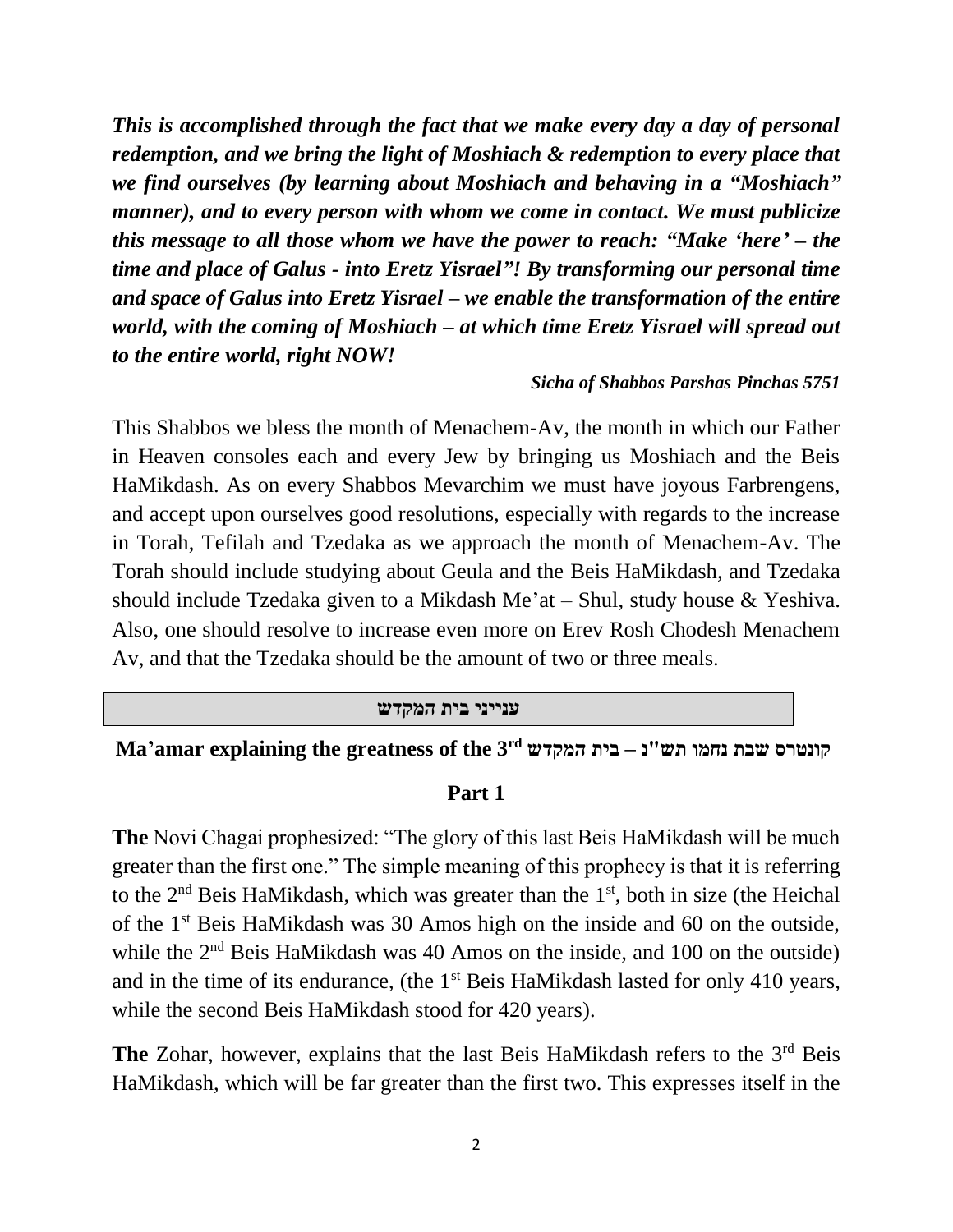fact that the first and second Beis HaMikdash both lasted for only a limited amount of time, whereas thethird Beis HaMikdash will last forever.

**The** Midrash explains that the first Beis HaMikdash corresponds to Avraham, who called the Beis HaMikdash a mountain, "Mount Moriah". (The Avoda of Avraham was the attribute of Chesed – love, which is alluded to by a mountain. Also, a mountain is something that comes from above, similar to the Divine service of Chesed which is the G-dly flow from above. This was the concept of the first Beis HaMikdash. In spiritual revelation, it was much greater, as there were the ten miracles that happened every day, and the Aron was there. Physically, however, in time & space, it was lesser.) The second Beis HaMikdash corresponds to Yitzchak, who referred to it as a field, "And Yitzchak went to pray in the field". (The Avoda of Yitzchak is in the attribute of G'vura – severity, which is the elevation of the physical world in which G-dliness is condensed, to the extent of being hidden completely. A field is a place in which everything depends on human toil. In the second Beis HaMikdash G-dliness was condensed, as a result of the five things that were lacking, including the Aron. However, physically, in the time  $\&$  space of this world it was greater.)

**Both** the first Beis HaMikdash & the second could not last indefinitely. Spirituality on its own is not able to be internalized in this world, and physicality, despite it being more internalized, is not able to grasp the full spiritual light.

**The** third Beis HaMikdash corresponds to Ya'akov, who called it a house, in saying: "This is the house of G-d", and a house is established and lasts. (The Avoda of Ya'akov is the attribute of Tif'eres, - mercy, which brings together both kindness  $\&$ severity – physical  $\&$  spiritual, in a way that they become one.) Ya'akov's attribute {Tiferes} is the attribute of Emes – truth, which has no interruption. Truth is indefinite, as it is all encompassing and everlasting, otherwise it wouldn't be fully true. Truth is always truth, and unchangeable no matter where it is. It transcends the differences  $\&$  separations between the physical  $\&$  the spiritual. Hence, in the third Beis HaMikdash, the physical and spiritual become one, and it lasts forever.

This unchanging and everlasting concept of the 3<sup>rd</sup> Beis HaMikdash is not limited to the Beis HaMikdash itself (since this is the whole point of the third Beis HaMikdash - that it is unchanging and therefore permeates the entire existence). The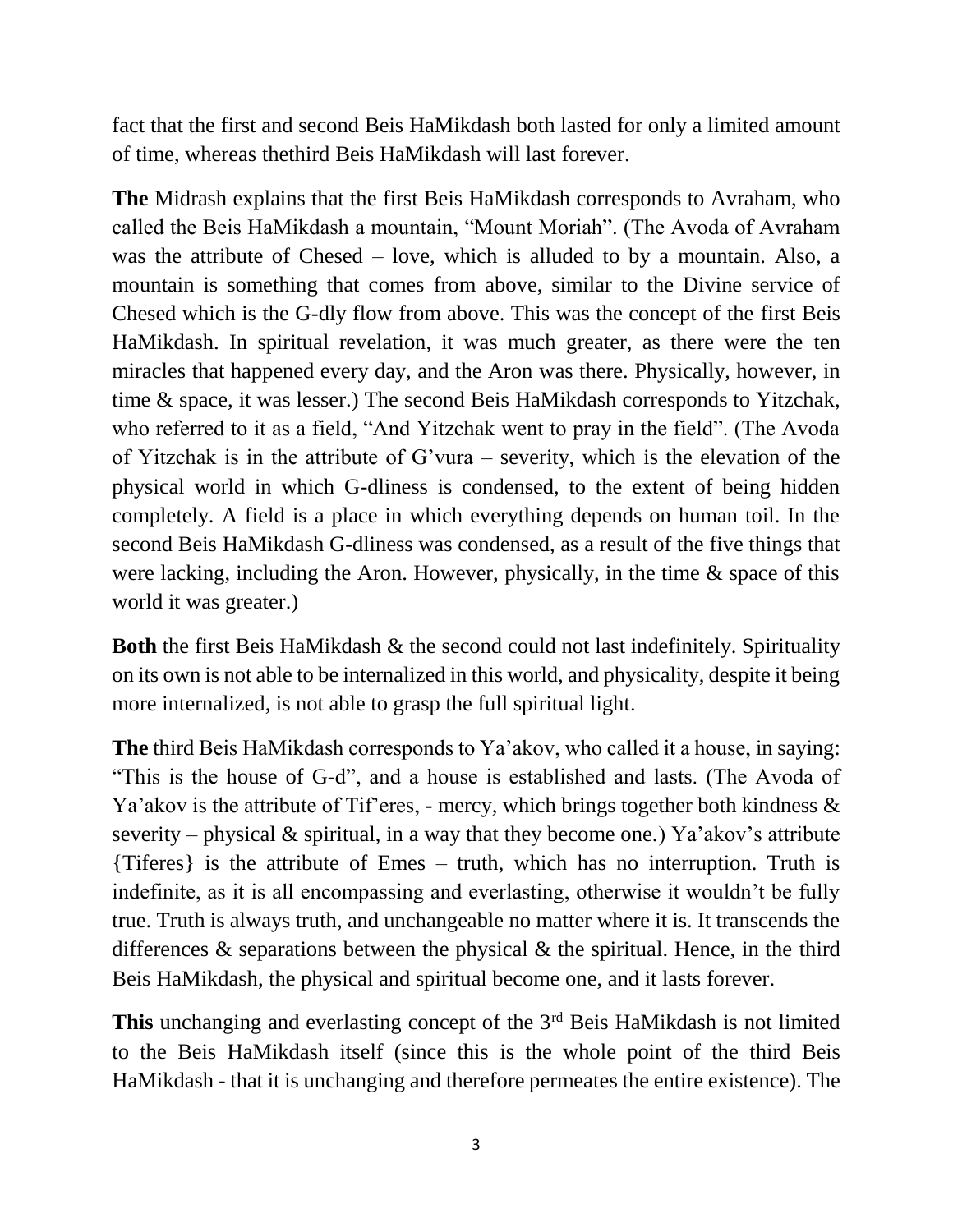true & eternal aspect of the third Beis HaMikdash is expressed in every aspect of the third and final Geula, including its greatest concept: T'chiyas Hameisim – the resurrection of the dead. This is the ultimate expression of the physical & spiritual becoming one, and in a manner that is unending and lasts for all eternity.

**Summary:** *The first Beis HaMikdash corresponded to Avraham, who called it a mountain, as it expresses the spiritual energy that comes from above. The second Beis HaMikdash corresponded to Yitzchak, who called it a field, as it expresses the physical energy that comes from below. The third Beis HaMikdash corresponds to Ya'akov who called it a house. The third Beis HaMikdash is the ultimate spiritual energy, yet it will be set & established in the physical world, and will therefore have the advantage of eternity, and will last forever.*

This can be further understood based on the Midrash: "The lion (Nevuchadnetzar who is referred to as a lion) came up in the Mazal of lion (the month of Av), and destroyed (the Beis HaMikdash which is called) Ariel, so that the lion (Hashem) can come up in the Mazal of lion (I will transform their mourning into joy) and build Ariel.

This implies that the entire purpose of the destruction of the Beis HaMikdash was so that the third Beis HaMikdash which is greater and eternal, should be built. The question is, if the 2nd Beis HaMikdash wasn't destroyed, it would also last forever. What, then, is the advantage of the  $3<sup>rd</sup>$  Beis HaMikdash for which the  $2<sup>nd</sup>$  Beis HaMikdash had to be destroyed?

The explanation is, that the  $3<sup>rd</sup>$  Beis HaMikdash has the advantage of Teshuva (a higher form of Teshuva than that which was by the  $2<sup>nd</sup>$ ). Hence, it is only as a result of the descent  $\&$  destruction of the  $2<sup>nd</sup>$  Beis HaMikdash, that we now elevate the lowest level of physicality through Teshuva, and the  $3<sup>rd</sup>$  Beis HaMikdash can therefore have the advantage of eternity – that permeates the physical world itself!

Although the second Beis HaMikdash also had the advantage of Teshuva – as it followed the destruction of the first Beis HaMikdash and the Galus that ensued thereafter; the descent of the destruction of the second Beis HaMikdash and the Galus that followed it was much greater than the descent of the destruction of the first. This can be seen by the fact that the Galus that followed the destruction of the first Beis HaMikdash was confined to a specific amount of years – seventy; whereas